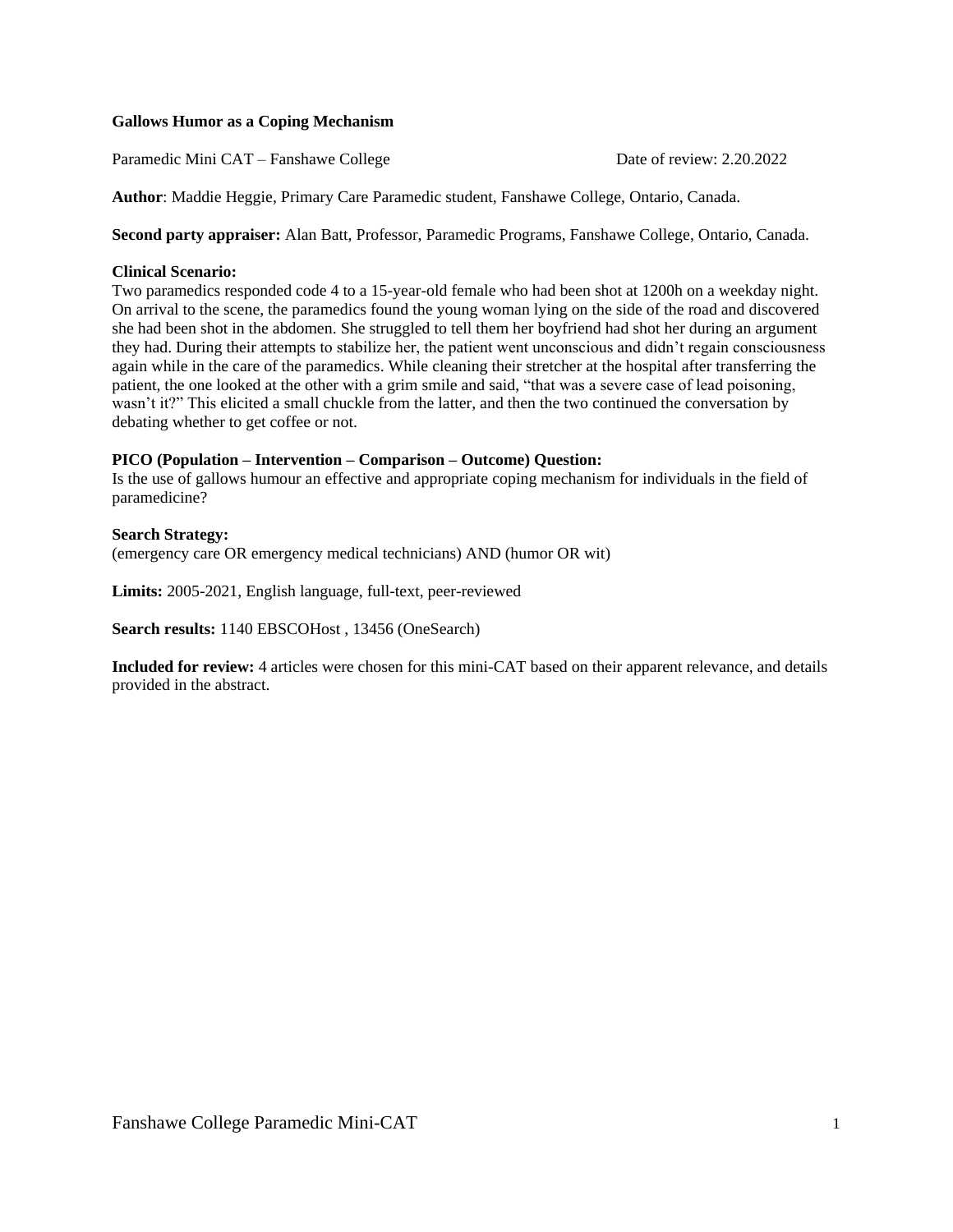| Title,       | Purpose &                 | <b>Credibility</b>               | <b>Validity</b>      | <b>Findings</b>                  | <b>Article Review</b>               |
|--------------|---------------------------|----------------------------------|----------------------|----------------------------------|-------------------------------------|
| author, year | Approach                  |                                  |                      |                                  |                                     |
| An           | To help                   | $\bullet$ Paramedic of 20+ years | • Checked sources    | • Humour is an effective coping  | Strengths:                          |
| Introduction | student                   | in the UK                        | were written by      | method due to tension release    | • No expressed speculation          |
| to black     | paramedics                | $\bullet$ Involved in 20+        | credible authors,    | • Gallows humour is prominent    | • Points supported by articles      |
| humour as a  | understand                | publications regarding           | were peer-           | among emergency service          | • Only one quantitative supporting  |
| coping       | and prepare               | pre-hospital care                | reviewed, and not    | personnel                        | reference                           |
| mechanism    | for the use of            | • Employed by the                | misconstrued         | • Gallows humour can be a        |                                     |
| for student  | gallows                   | University of Lincoln            | • No declared        | culture shock to student         | Weaknesses:                         |
| paramedics.  | humour in                 | • Involved in research in        | conflict of          | paramedics                       | • Focuses more on the history/use   |
|              | their future              | Vocational Education,            | interest, however,   | • The more experience an         | of gallows humour rather than its   |
| Sarah        | workplace.                | Pre-hospital Care and            | as a paramedic       | individual has the more they     | benefits                            |
| Christopher  |                           | <b>Emergency Medicine</b>        | the author may be    | employ gallows humour            | • Subheadings did not flow well,    |
|              |                           | · First-class honours            | predisposed to       | • Newer employees acquire        | scattered thought process           |
| Dec. 2015    | Qualitative<br>Literature | degree in Pre-Hospital           | supporting           | gallows humour from older        | • Referenced articles are regarding |
|              |                           | Care                             | gallows humour       | workers                          | humour in general                   |
|              | Review.                   | • Master's in Education          |                      | · Humour can also be beneficial  | • Doesn't address how to            |
|              |                           |                                  |                      | to patients                      | incorporate gallows humour into     |
|              |                           |                                  |                      |                                  | paramedicine curriculum             |
| Gallows      | Discussion                | • Associate Professor of         | • References are not | · Jokes can often prove a point  | Strengths:                          |
| Humor in     | of whether                | <b>Medial Social</b>             | all peer-reviewed    | better than argumentative logic  | • Flows very well                   |
| Medicine,    | medical                   | Sciences, Medical                | including fictional  | through "rapid truthing"         | • Persuasive and interesting;       |
|              | professionals             | <b>Education</b> and             | novels and New       | • Humour is used to provide a    | captures readers' attention         |
| Katie        | joking about              | Obstetrics and                   | <b>York Times</b>    | sense of control, forge          |                                     |
| Watson       | their                     | Gynecology                       | articles             | connections, acknowledge         | Weaknesses:                         |
|              | patients'                 | • Core Faculty Member            | • There are notes    | difficult situations             | • Utilizes personal stories that    |
| Sept. 2011   | problems is               | of the Medical                   | within the           | · Gallows humour doesn't violate | cannot be proven true due to        |
|              | always                    | Humanities and                   | references that      | the professional standard of     | anonymity                           |
|              | inappropriate             | <b>Bioethics Master's</b>        | point out flaws      | respecting patients              | • Constant hypothesizing: the use   |
|              |                           | Program at                       | and issues the       | • Certain antics are no longer   | of "maybe," "I think," "perhaps,"   |
|              |                           | Northwestern                     | author has with      | allowed (ex. in school students  | and other such terms are used       |
|              | Narrative                 | • NYU School of Law              | those references     | are being taught to recognize    | consistently                        |
|              | Review of                 | graduate                         | • Personal           | the cadavers as former people)   | • No quantitative references to     |
|              | Topic                     | • Published author and           | stories/narratives   | • The demographic of healthcare  | prove any discussion topics         |
|              |                           | recipient of the George          | demonstrating        | professionals is straying from   | • Opposing opinion not always       |
|              |                           | Orwell Award for                 | gallows humour       | straight white males possibly    | recognized, nor defended            |
|              |                           | Distinguished                    | aren't referenced    |                                  |                                     |

Fanshawe College Paramedic Mini-CAT 2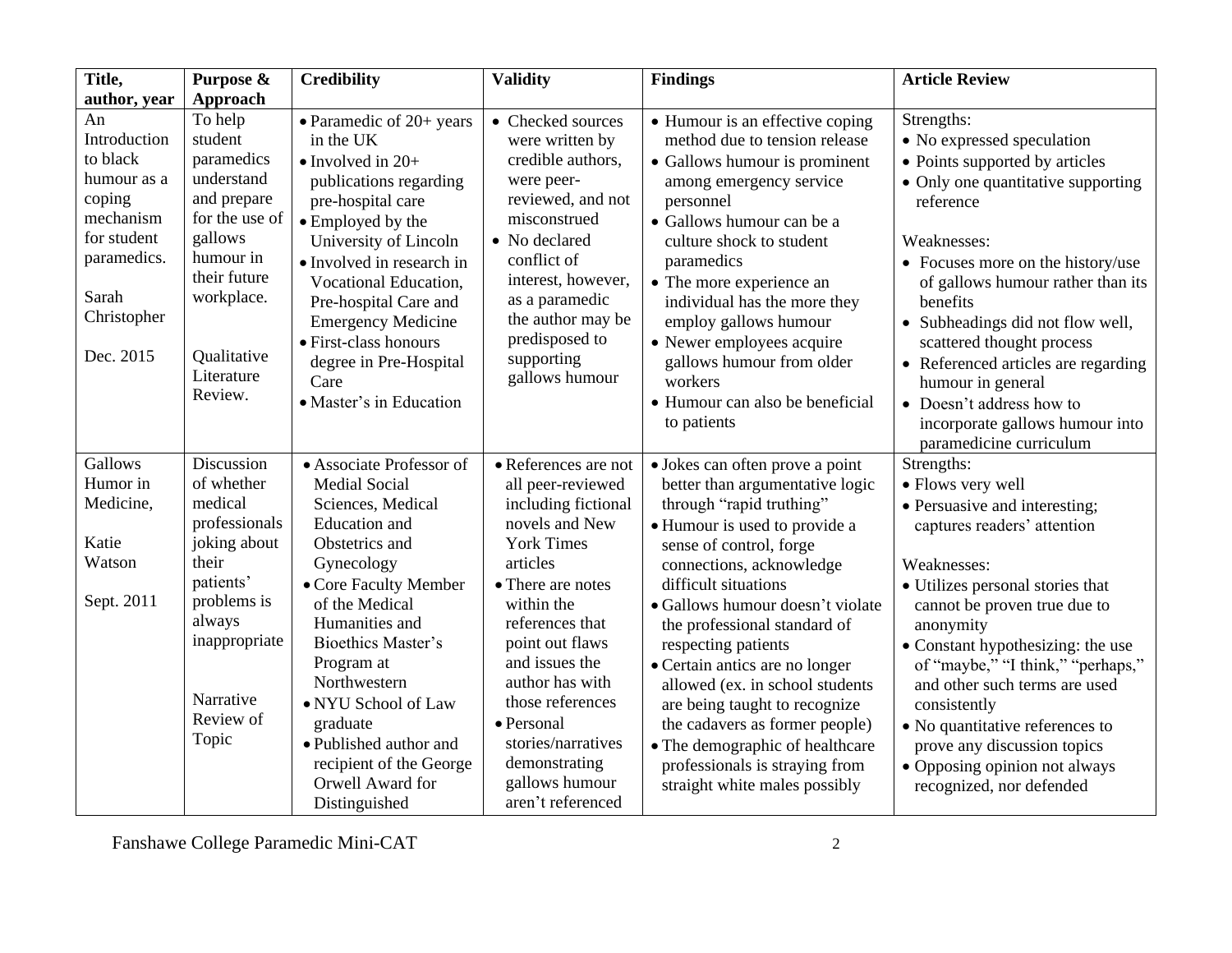| Title,                                                                  | Purpose &                                                                                                     | <b>Credibility</b>                                                                                                                                                                                      | <b>Validity</b>                                                                                                                                                       | <b>Findings</b>                                                                                                                                                                                                                                                                                                  | <b>Article Review</b>                                                                                                                                                                                                                                                                                                                     |
|-------------------------------------------------------------------------|---------------------------------------------------------------------------------------------------------------|---------------------------------------------------------------------------------------------------------------------------------------------------------------------------------------------------------|-----------------------------------------------------------------------------------------------------------------------------------------------------------------------|------------------------------------------------------------------------------------------------------------------------------------------------------------------------------------------------------------------------------------------------------------------------------------------------------------------|-------------------------------------------------------------------------------------------------------------------------------------------------------------------------------------------------------------------------------------------------------------------------------------------------------------------------------------------|
| author, year<br>Expression<br>of humour<br>by<br>emergency<br>personnel | Approach<br>To analyze<br>the use of<br>humour as a<br>primary<br>coping                                      | Contribution to<br>Honesty and Clarity in<br>Public Language<br>• PhD in Social<br>Research from<br>University of Durham<br>• PhD focused on a<br>medical sociology of                                  | • Checked sources<br>were written by<br>credible authors,<br>were peer-<br>reviewed, and not                                                                          | causing a decrease in gallows<br>humour<br>• Gallows humour is not directed<br>at the patient but the situation,<br>· Gallows humour helps defuse<br>situations, and forge solidarity<br>and camaraderie<br>• Delivery and audience are<br>extremely important in                                                | Strengths:<br>• Examples of humour types are<br>provided and referenced<br>• The benefits of general humour<br>are described and backed up by                                                                                                                                                                                             |
| involved in<br>sudden<br>deathwork<br><b>Tricia Scott</b><br>Nov. 2007  | mechanism<br>by<br>emergency<br>personnel in<br>sudden death<br>work.<br>Qualitative<br>Literature<br>Review. | sudden deathwork<br>among emergency<br>personnel<br>• Research Fellow in<br><b>Emergency Nursing</b><br>• Registered Nurse<br><b>Registered Nurse</b><br>Teacher<br>• Involved in $35+$<br>publications | misconstrued<br>• Experience in the<br>healthcare field<br>may lead to some<br>bias when<br>discussing the use<br>of gallows<br>humour by<br>medical<br>professionals | determining the benefits to<br>gallows humour<br>• There are different types of<br>humour in emergency<br>personnel; censoring hilarity,<br>cadaver rhetoric, ironic<br>expression, vulture mentality,<br>moral to the story, twist-in0the-<br>tale, and quick-witted quips<br>• Quick-witted quips are the most | multiple references<br>• Future studies regarding humour<br>and deathwork/tragedy are<br>discussed in length<br>• Attempts to answer why humour<br>can be found and is necessary in<br>deathwork are provided<br>Weaknesses:<br>• Abstract mentions a study done                                                                          |
|                                                                         |                                                                                                               | • Consultant at the<br>Royal College of<br>Nursing Institute                                                                                                                                            |                                                                                                                                                                       | widely used form of gallows<br>humour in emergency care                                                                                                                                                                                                                                                          | on 9 focus groups, however, the<br>only reference to this is<br>identifying the different types of<br>humour in emergency personnel<br>• Description of humour theories<br>and constructs seem irrelevant to<br>following discussion<br>• Description of humour types are<br>short and do not provide an<br>explanation of their benefits |
| Whatever<br>Gets You<br>Through                                         | To provide a<br>review of the<br>theoretical                                                                  | Rowe:<br>• Involved in one<br>publication                                                                                                                                                               | • References include<br>a collection of short                                                                                                                         | • Dark humor is used to vent<br>feelings and increase tolerance<br>at an emotional level                                                                                                                                                                                                                         | Strengths:<br>Utilizes quantitative research to<br>$\bullet$<br>drive home points regarding                                                                                                                                                                                                                                               |

Fanshawe College Paramedic Mini-CAT 3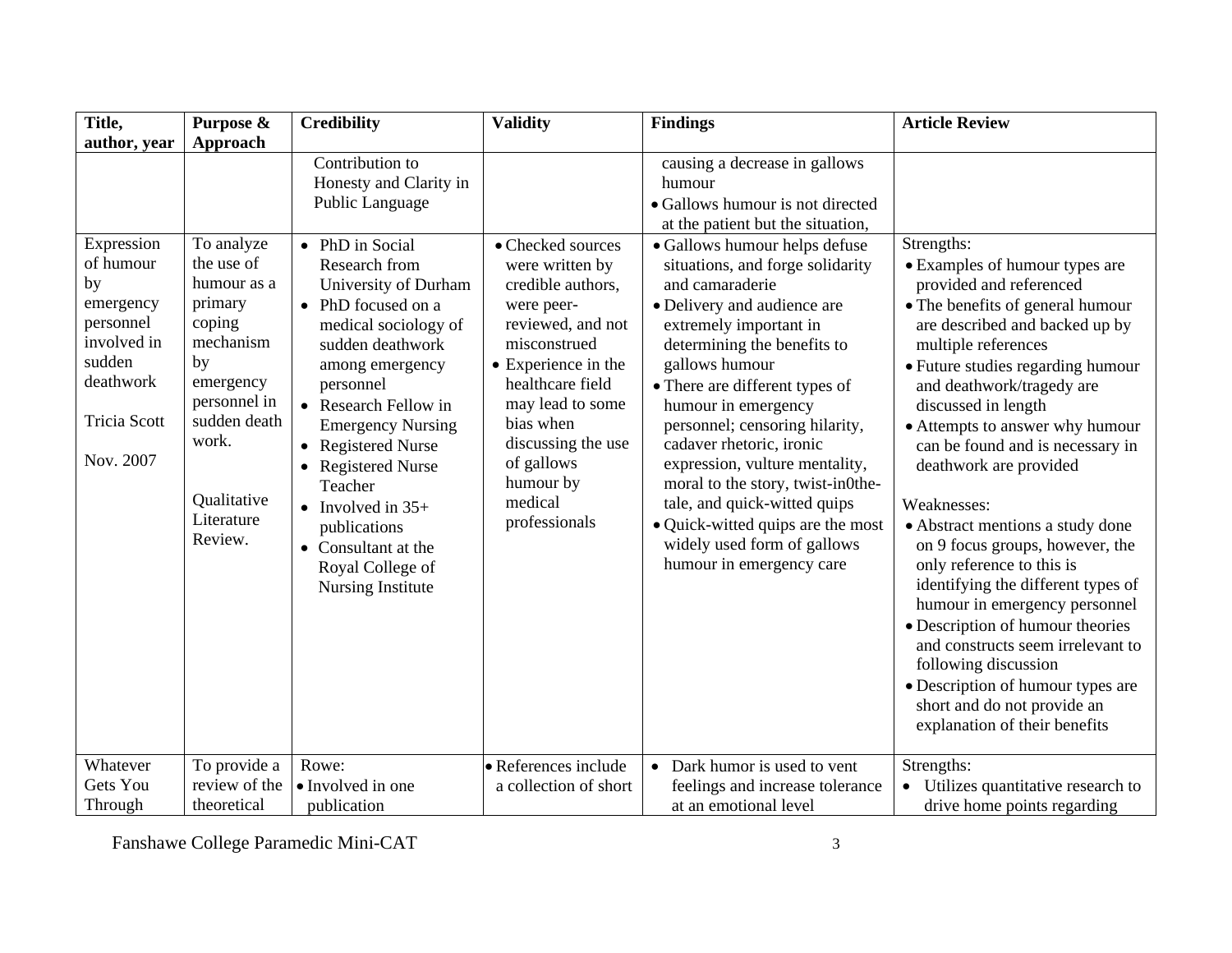| Title,                                                                           | Purpose &                                                                                     | <b>Credibility</b>                                                                                                                                                                                                                                                                                        | <b>Validity</b>                                                                                                                                                          | <b>Findings</b>                                                                                                                                                                                                    | <b>Article Review</b>                                                                                                                                                                                                                     |
|----------------------------------------------------------------------------------|-----------------------------------------------------------------------------------------------|-----------------------------------------------------------------------------------------------------------------------------------------------------------------------------------------------------------------------------------------------------------------------------------------------------------|--------------------------------------------------------------------------------------------------------------------------------------------------------------------------|--------------------------------------------------------------------------------------------------------------------------------------------------------------------------------------------------------------------|-------------------------------------------------------------------------------------------------------------------------------------------------------------------------------------------------------------------------------------------|
| author, year                                                                     | Approach                                                                                      |                                                                                                                                                                                                                                                                                                           |                                                                                                                                                                          |                                                                                                                                                                                                                    |                                                                                                                                                                                                                                           |
| Today: An<br>Examination<br>of Cynical<br>Humor<br>Among<br>Emergency<br>Service | and research<br>literature on<br>black humor<br>in<br>emergency<br>personnel,<br>and to prove | • University of Toronto<br>Graduate<br>$\bullet$ Co-president of the<br><b>Faculty of Social Work</b><br>Graduate Students'<br>Association                                                                                                                                                                | stories, a satirical<br>novel, and an essay<br>• Very few<br>references relate<br>directly to<br>paramedics but<br>rather are                                            | • Dark humor is used to elicit<br>social support by promoting<br>cohesion<br>• Dark humor is used to<br>emotionally distance oneself<br>from a situation<br>• Dark humour should not be                            | stress in emergency personnel<br>occupations<br>Breaks down dark humour<br>$\bullet$<br>benefits into four clear and well<br>explained subheadings<br>References used add to the<br>strength of arguments and are                         |
| Professionals<br><b>Alison Rowe</b><br>$&$ Cheryl<br>Regehr<br>Sept. 2010        | it is vital to<br>the<br>profession.<br>Qualitative<br>Literature<br>Review.                  | Regehr:<br>• Vice-President and<br>Provost for the<br>University of Toronto<br>$\bullet$ 20+ years of experience<br>in emergency mental<br>health<br>• Former director of the<br>Crisis Response Team<br>at Pearson International<br>Airport<br>• Has published 6 books<br>and 150+ scholarly<br>articles | firefighters, police,<br>or patients<br>• Eight references are<br>(co) written by<br>Regehr<br>• Most references are<br>regarding humour<br>opposed to gallows<br>humour | used outside of emergency<br>professions<br>• Uncontained black humour<br>should be considered<br>professional misconduct<br>• Black humour should be<br>explained to young<br>professionals but not<br>encouraged | useful in tying them together<br>Weaknesses:<br>Does not present the "naysayer"<br>$\bullet$<br>side of the argument<br>Does not discuss alternative<br>$\bullet$<br>coping mechanisms<br>Very few examples of dark<br>$\bullet$<br>humor |